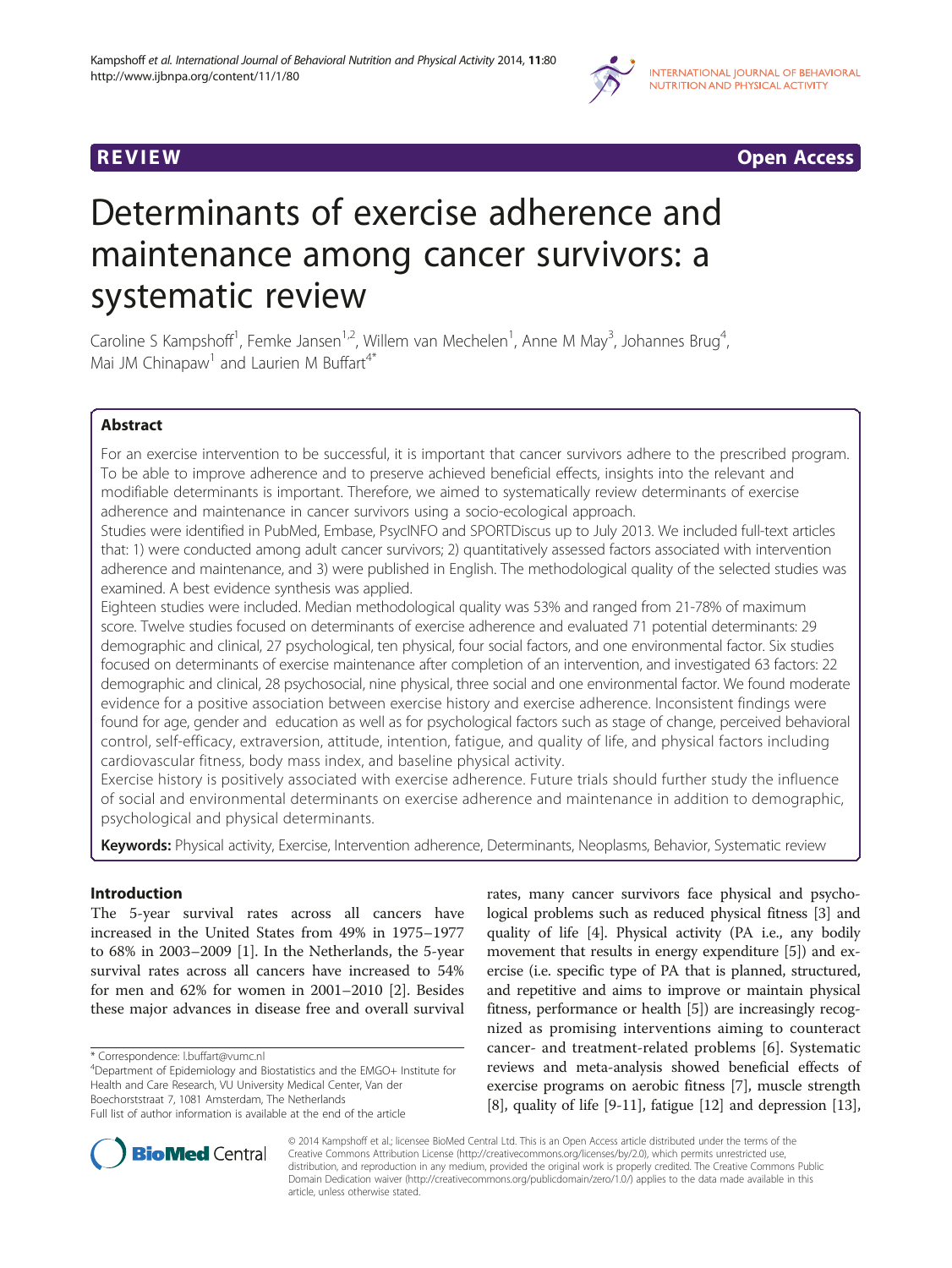however the reported effect sizes are generally small to moderate, varying from 0.10 to 0.54 [\[14-16](#page-11-0)].

International evidence-based physical activity guidelines recommend exercise programs as a conditional part of care for all cancer survivors [\[16](#page-11-0)-[20](#page-11-0)]. For an exercise program to be successful, it is important that cancer survivors adhere to the prescribed program. Yet, exercise adherence during and after cancer treatment is reported as challenging [[21\]](#page-11-0). Adherence can be defined as the degree of attendance or completion of prescribed exercise sessions [\[22\]](#page-11-0). To be able to improve adherence, insights into its relevant and modifiable determinants is important. Previous reviews showed that cancer survivors' exercise stage of change, exercise intention and perceived behavioral control were significantly associated with exercise intervention adherence [\[23,24](#page-11-0)]. Furthermore, demographic determinants such as lower age and lower body mass index (BMI) were found to be associated with exercise intervention adherence [[25\]](#page-11-0).

In order to receive a better understanding of exercise adherence, socio-ecological models of determinants of health behaviors posit that potential social and environmental determinants should be taken into account in addition to demographic, physical, and psychological determinants [[26,27\]](#page-11-0). However, previous reviews on determinants of exercise adherence among cancer survivors lack a complete overview of different types of determinants, a thorough methodological quality assessment, or a presentation of findings from multivariate analysis [[23,25\]](#page-11-0). Furthermore, Courneya and colleagues [[28\]](#page-11-0) suggested that determinants of adherence to exercise during cancer treatment may differ from determinants after completion of primary cancer treatment. The Physical Activity and Cancer Control (PACC) framework [\[6](#page-11-0)] distinguishes four time periods after a cancer diagnosis: pretreatment, during treatment, survivorship and end-of-life. Little is known about the most important determinants in the different time periods.

To be able to preserve achieved beneficial effects on physical and psychological outcomes, cancer survivors need to maintain exercising after completion of an exercise intervention. Maintaining higher levels of exercise may also reduce the risk of cancer death and recurrence [[29-31](#page-11-0)]. Despite beneficial effects, for many cancer survivors it appears to be difficult maintain sufficient levels of PA [[32](#page-11-0)]. Hence, a better understanding of determinants of exercise maintenance is needed.

In summary, in cancer survivors, little is known about the determinants of exercise adherence and maintenance in the different phases of cancer survivorship. Identifying these determinants provides insight into possible opportunities to optimize adherence to exercise interventions for cancer survivors, and may help health care professionals to personalize future interventions and target specific patient

groups who need additional support (e.g. low adherers or maintainers). Therefore, the aim of this systematic literature review is to identify determinants of exercise adherence and exercise maintenance. In addition, we aim to differentiate between determinants of exercise adherence in cancer survivors before, during and after primary cancer treatment according to the PACC framework [\[33](#page-11-0)].

## **Methods**

## Literature search

The databases, PubMed (dates of coverage: 1950-present), Embase (1947-present), PsycINFO (1880-present) and SPORTDiscus (1800-present), were searched from inception to July 2013. An information specialist of the VU University Medical Center was consulted for the development of the search strategy. Relevant keywords included terms related to the intervention (e.g. physical activity, exercise, sports, training) AND the participants (e.g. cancer, neoplasm, tumor) AND adherence (e.g. adherence, adaptation) AND relevant personal and environmental factors (e.g. correlates, determinants). The full search strategy is available on request. In addition, studies were identified from reference lists of relevant studies retrieved from the primary search.

## Eligibility criteria

Studies were included if: 1) they were performed in adult (≥18 years) cancer survivors before, during and/or after primary cancer treatment; 2) they quantitatively assessed factors associated with exercise intervention adherence or factors associated with exercise maintenance after completion of an intervention; 3) original full-text was available in English. Studies were excluded if they reported on an exercise intervention consisting of a PA recommendation only, factors associated with adherence to a lifestyle intervention that combined exercise with other behaviors (e.g. diet) or a yoga intervention consisting of breathing techniques, relaxation or meditation only.

## Selection process and data extraction

Screening of all four databases was performed in two phases. First, titles and abstracts of identified articles were screened by two independent reviewers (CK and FJ) to exclude articles out of scope. In case of disagreement, the full-text was screened for eligibility. Second, full-texts of the retrieved articles were screened for eligibility by both reviewers. Disagreement between the two reviewers was resolved by discussion. When necessary, a third reviewer (LB) was consulted.

Next, data was extracted using a standardized form including the following items: cancer diagnosis, study population (including the number, age and gender of patients), type of exercise intervention, cancer-related time period, adherence or maintenance rates and definitions,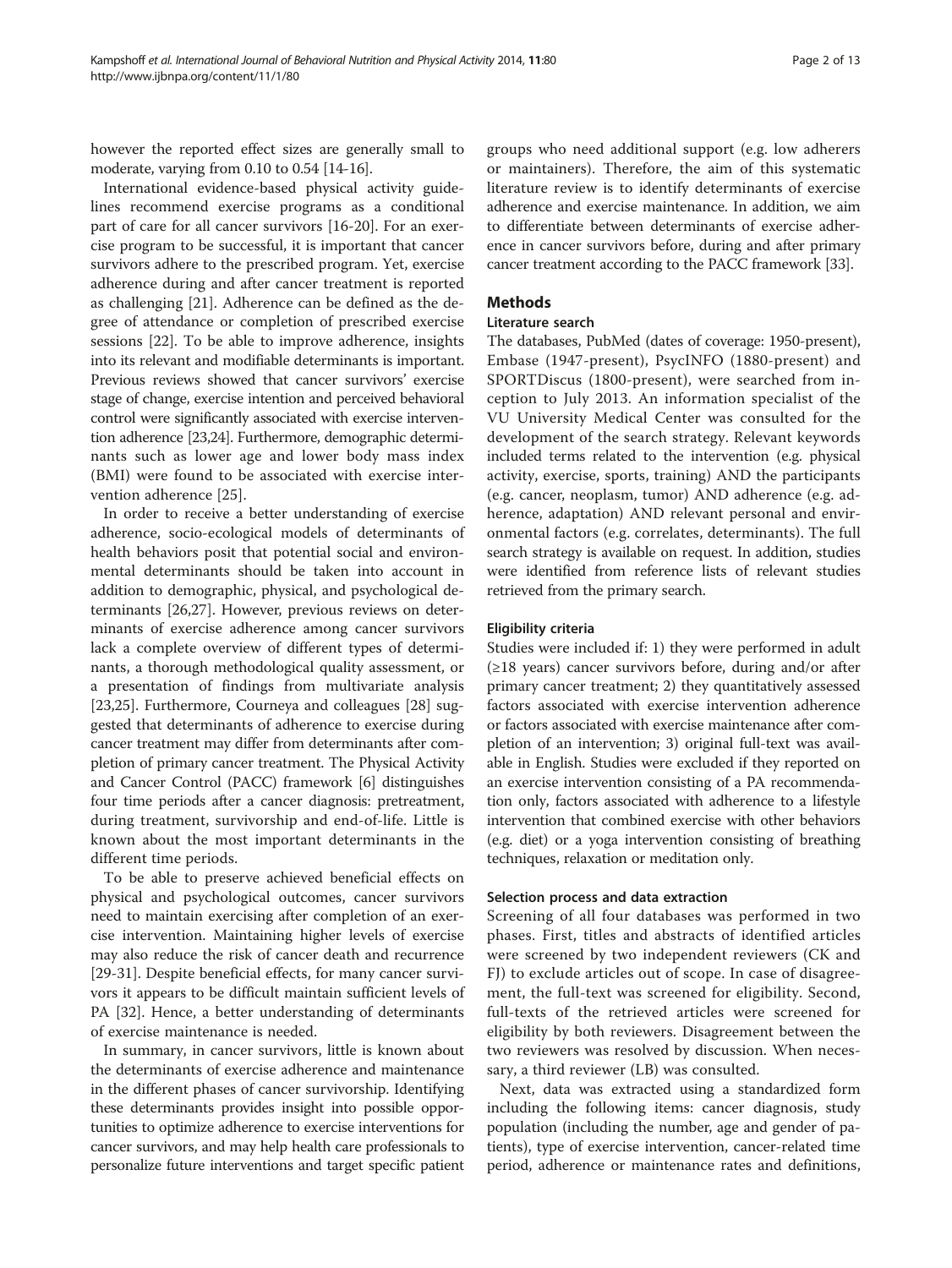and results (i.e. potential determinants of exercise adherence or maintenance). Determinants of exercise adherence and exercise maintenance were assessed separately. Each factor was scored as positively (+) or negatively associated (−) if the association was statistically significant  $(p < 0.05)$ , or borderline significant  $(p < 0.10)$ , otherwise, we labeled the factor as 'no evidence for an association' (0). In case included studies evaluated the associations using both univariate and multivariate analyses, we used the results from the multivariate analysis.

## Categorization of determinants

Determinants were categorized into five groups according to the ecological model of health behavior; (i) demographic and clinical (e.g. age, stage of disease and date of diagnosis), (ii) psychological (e.g. Trans Theoretical Model (TTM) stage of change and health-related quality of life), (iii) physical (e.g. past exercise behavior, muscle strength and body composition), (iv) social (e.g. family support), and (v) environmental factors (e.g. location of fitness center). Determinants of exercise adherence were categorized into three time periods after cancer diagnosis according to the PACC framework: pretreatment, during treatment and after treatment (survivorship and end-of-life care).

## Methodological quality assessment

The methodological quality of the included studies was assessed using an 11-item methodological quality assessment tool adapted from existing quality criteria lists [[34-](#page-11-0)[36\]](#page-12-0). The quality list included items on (i) study population and participation (three items); (ii) study attrition (two items); (iii) data collection (three items) and (iv) data analysis (three items) (Table [1](#page-3-0)). Further, the items distinguished between informativeness (I, three items) and validity/precision (V/P, eight items) [\[34\]](#page-11-0).

Two reviewers (CK and FJ) independently conducted the quality assessment. If the study provided information on a quality item and met the criterion, we gave a positive score. If the study provided information on a quality item but did not meet the criterion, we gave a negative score. In case of no or insufficient information, we scored the quality item with a question mark. When an article referred to another study containing relevant information for scoring the quality items, the study of interest was retrieved. If the additional study did not provide the requested information, a question mark was given. For items on reliability and validity of a measurement tool (items F and G), we separately evaluated the reliability and validity of the measurement tool used for each individual factor, and weighed the scores. For example, if a study assessed 20 singular associated factors of which 11 were measured with a reliable tool, a score of 0.55 (11/20) was given for reliability. Therefore, the total score for item F and G ranged from 0 to 1.

Disagreements in the methodological quality assessment were resolved by discussion and, if necessary, by consulting the third reviewer (LB). For each study, we calculated a total methodological quality score by counting the number of items scored positively on the validity/precision (V/P) criteria divided by the total number of validity/ precision criteria (i.e. 8). According to Chinapaw and colleagues [\[34\]](#page-11-0) the three informativeness (I) criteria were omitted from our calculation, because these criteria represent descriptive information only. Therefore, the total score of methodological quality could range from 0 to 8. We defined a study to be of 'high methodological quality' when it scored  $\geq 70\%$  of the criteria as positive (+) and of 'low methodological quality' when it scored <70% of the criteria as positive [[37](#page-12-0)].

## Level of evidence

To synthesize the methodological quality of the studies and to be able to draw conclusions regarding the determinants of exercise adherence and maintenance, we applied a best-evidence synthesis. This rating system consists of three levels and takes into account the number, methodological quality and consistency of outcomes of the studies as follows [[37,38](#page-12-0)]: A) strong evidence: consistent findings in multiple (≥2) high-quality studies; B) moderate evidence: consistent findings in one high quality study and at least one low-quality study, or consistent findings in multiple (≥2) low-quality studies; C) insufficient evidence: only one study available or inconsistent findings in multiple  $(≥2)$  studies. Results were considered to be consistent when at least 75% of the studies showed results in the same direction.

## Results

The electronically database search yielded 11,839 records. After removing duplicates, 9,012 titles and abstracts were screened and 213 potentially relevant articles were retrieved in full-text. Finally, 18 articles met the in- and exclusion of the present review (Figure [1\)](#page-4-0).

Main study characteristics, including the type of cancer, study population, exercise intervention, and definition and results of exercise adherence or maintenance are presented in Table [2](#page-5-0). One study focused on determinants of exercise intervention adherence before treatment [[39\]](#page-12-0), four studies during treatment [[40-43\]](#page-12-0), five studies after treatment [[44-48\]](#page-12-0), and two studies during and after treatment [[49,50\]](#page-12-0). Six studies focused on determinants of exercise maintenance [\[51](#page-12-0)-[56\]](#page-12-0). Three studies examined determinants of exercise adherence [[40,44](#page-12-0),[49\]](#page-12-0) and maintenance [\[51](#page-12-0)-[53](#page-12-0)] in the same sample, but published in separate articles.

## Outcome measures of adherence and maintenance

In four studies [\[39,40,47](#page-12-0),[50](#page-12-0)], exercise adherence was defined as a percentage of the prescribed number of sessions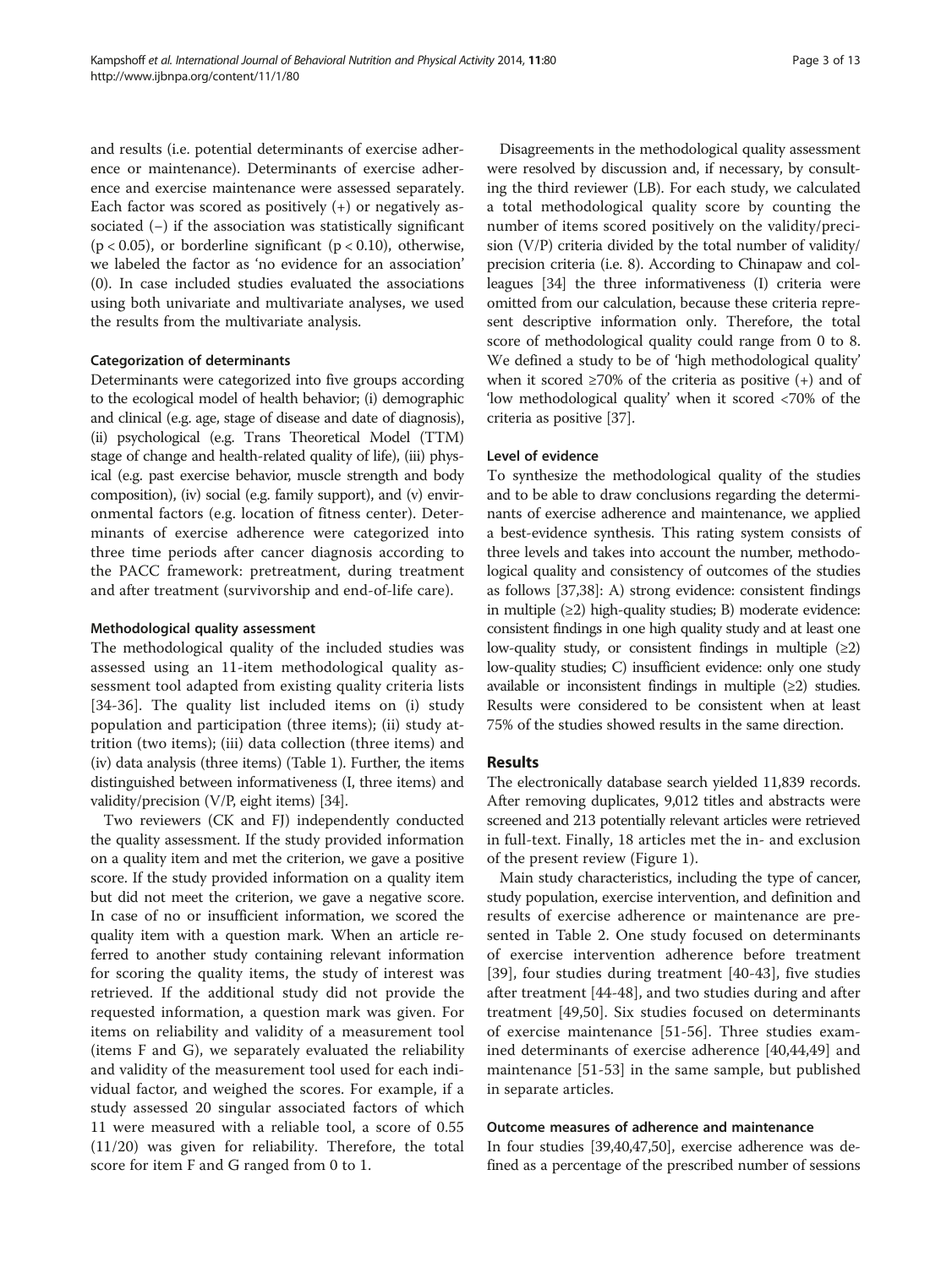| <b>Exercise intervention adherence</b>                                                                                                                        |       |          |            |     |     |     |                     |     |     |     |          |                                              |              | of an intervention | Exercise maintenance after completion |          |          |          |           |           |
|---------------------------------------------------------------------------------------------------------------------------------------------------------------|-------|----------|------------|-----|-----|-----|---------------------|-----|-----|-----|----------|----------------------------------------------|--------------|--------------------|---------------------------------------|----------|----------|----------|-----------|-----------|
|                                                                                                                                                               |       |          | Pre During |     |     |     | After               |     |     |     |          |                                              | During/after |                    |                                       |          |          |          |           |           |
| Items/reference                                                                                                                                               |       |          | [39] [40]  |     |     |     | [42] [43] [41] [45] |     |     |     |          | $[50]$<br>$[47]$ $[44]$ $[46]$ $[48]$ $[49]$ |              | [56]               | $[53]$                                | $[52]$   | $[51]$   | $[55]$   | $[54]$    | Score (%) |
| Study population and participation                                                                                                                            | Topic |          |            |     |     |     |                     |     |     |     |          |                                              |              |                    |                                       |          |          |          |           |           |
| A. Description of cancer type, stage and treatment                                                                                                            |       |          |            |     |     |     |                     |     |     |     |          |                                              |              |                    |                                       |          |          |          |           | 100       |
| B. Description of inclusion and exclusion criteria                                                                                                            |       |          |            |     |     |     |                     |     |     |     |          |                                              |              |                    |                                       |          |          |          |           | 100       |
| C. Positive if the participation rate at baseline was at<br>least 80%, or if the non-response was not selective <sup>a</sup>                                  | V/P   |          | ∩          |     |     |     |                     |     |     |     |          |                                              |              |                    |                                       | $\cap$   |          | ∩        | $\bigcap$ | 16        |
| <b>Study attrition</b>                                                                                                                                        |       |          |            |     |     |     |                     |     |     |     |          |                                              |              |                    |                                       |          |          |          |           |           |
| D. Number of patients included in the analysis $\geq$ 100                                                                                                     | V     |          |            |     |     |     |                     |     |     |     |          |                                              |              |                    |                                       |          | $\cap$   |          | $\cap$    | 26        |
| E. Positive if the response at first follow-up was at least<br>80%, or if the non-response at first follow-up was not<br>selectiveb                           | V/P   | ∩        |            |     |     |     |                     |     |     |     |          |                                              |              |                    |                                       |          |          |          | $\Omega$  | 80        |
| <b>Data collection</b>                                                                                                                                        |       |          |            |     |     |     |                     |     |     |     |          |                                              |              |                    |                                       |          |          |          |           |           |
| F. Positive if determinants of adherence were measured<br>with a reliable tool <sup>c</sup>                                                                   | V/P   | 0.5      | 0.7        | 0.5 | 0.6 | 0.6 | 0.8                 | 0.6 | 0.8 | 0.7 | 0.7      | 0.5                                          | 0.8          | 0.7                | 0.8                                   | 0.7      | 0.4      | 0.5      | 0.7       | 63        |
| G. Positive if determinants of adherence were measured<br>with a valid tool <sup>d</sup>                                                                      | V/P   | 0.2      | 0.5        | 0.5 | 02  | 0.6 | 0.5                 | 0.6 | 0.8 | 0.6 | 0.6      | 0.2                                          | 0.6          | 0.7                | 0.6                                   | 0.4      | ∩        | ∩        | $\cap$    | 40        |
| H. Adherence was measured by an objective toole                                                                                                               | V/P   |          |            | 0   |     |     |                     |     | ∩   | Λ   | ∩        | $\cap$                                       |              | ∩                  | ∩                                     | $\Omega$ | $\Omega$ |          | $\Omega$  | 37        |
| Data analysis                                                                                                                                                 |       |          |            |     |     |     |                     |     |     |     |          |                                              |              |                    |                                       |          |          |          |           |           |
| I. Multivariate analysis techniques was used.                                                                                                                 | V/P   | $\cap$   |            |     |     |     |                     |     |     |     | $\cap$   |                                              |              |                    |                                       |          | $\cap$   | $\cap$   |           | 38        |
| J. Results were presented as point estimates (mean differences/<br>Beta's/correlation coefficients) and measures of variability<br>(SD, standard error or CI) |       |          | $\Omega$   | 0   |     |     |                     |     | ∩   |     |          | $\Omega$                                     | $\Omega$     | $\Omega$           | $\Omega$                              |          |          |          |           | 37        |
| K. Positive if number of samples is at least 10 times the<br>number of independent variables                                                                  | V/P   | $\Omega$ |            |     |     |     |                     |     |     |     | $\Omega$ |                                              | $\Omega$     |                    |                                       | $\Omega$ | $\Omega$ | $\Omega$ | $\Omega$  | 42        |
| Total quality score $(\%)^{\dagger}$                                                                                                                          |       | 22       | 78         | 51  | 47  | 28  | 67                  | 64  | 57  | 54  | 29       | 59                                           | 55           | 68                 | 55                                    | 52       | 43       | 31       | 21        |           |

## <span id="page-3-0"></span>Table 1 Methodological quality assessment tool and quality score of the included studies (n  $-18$ )

1, study provided information on the quality item and met the criterion; 0, study provided information on the quality item but did not meet the criterion; ?,study provided no or insufficient information on the quality item.

I: informativeness; V: validity/P: precision. <sup>a</sup>attrition analyses were performed and results showed no significant differences between baseline study sample and population of eligible subjects; <sup>b</sup>attrition analyses were performed and results showed no significant differences between dropouts and follow‐up participants; <sup>c</sup>associated factors showed internal consistency of Cronbach's alpha ≥0.70 or test‐retest correlations of ≥0.80 or κ/ICC ≥0.70. For clinical factors a standardized protocol was followed by trained researchers; <sup>d</sup>associated factors showed correlations of ≥0.80 or κ/ICC ≥0.70 with similar constructs. For physical variables (i.e., past physical activity and past sedentary behavior) an objective measurement instrument (i.e., accelerometer/pedometer) was used. For clinical variables a standardized protocol was followed by trained researchers; eFor walking interventions: adherence or maintenance was measured by accelerometer or pedometer read out by the researcher. For supervised exercise : the trainer reported presence of the participant; <sup>f</sup>the number of items scored positively on the validity/precision (V/P) criteria divided by the total number of validity/precision criteria (i.e. 8).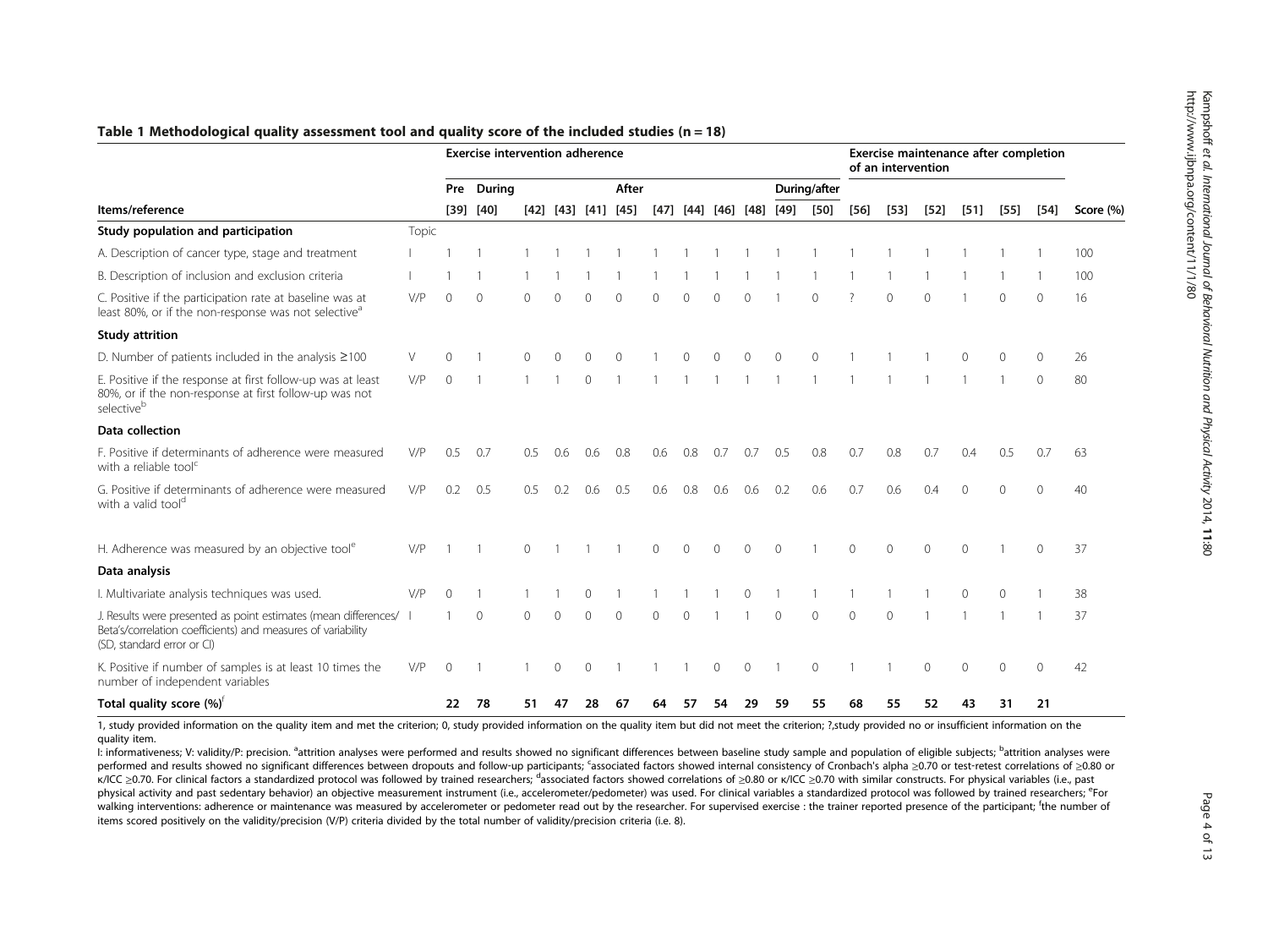<span id="page-4-0"></span>

attended (mean: 62-78%), three studies [\[44,46,49\]](#page-12-0) used the average minutes of exercise per week (mean: 92–141 min/ week), three studies [[42,43,48\]](#page-12-0) used the percentage of survivors meeting the exercise prescriptions (mean: 54-74%), and two studies [[41](#page-12-0),[45](#page-12-0)] used the number of completed exercise sessions (mean: 3 of 12 [[41](#page-12-0)] and 28 of 36 [[45](#page-12-0)] sessions), see Table [2.](#page-5-0) Maintenance was defined by average minutes of PA per week (mean: 92–175) in two studies [[51,55](#page-12-0)], by percentage of survivors meeting the PA guideline (mean: 37-56%) in three studies [\[52,53,56](#page-12-0)], and the number of survivors in the action or maintenance stage of change compared to the number of survivors in the precontemplation, contemplation or preparation stage (i.e. 57% and 43%) in one study [\[54\]](#page-12-0).

## Methodological quality

The median methodological quality score of the included studies was 53% and the range was 21% to 78% (Table [1](#page-3-0)). One study [[40](#page-12-0)] was of high methodological quality. Of all studies, 84% had shortcomings related to the selection of the study sample (item C), 74% had shortcomings related to the sample size (item D), and 63% had shortcomings related to the assessment of adherence (item H), and analysis (item J).

## Determinants of exercise adherence

Twelve studies focused on determinants of exercise adherence and evaluated 71 factors: 29 demographic and clinical, 27 psychological, ten physical, four social factors, and one environmental factor. In total, 19 demographic and clinical, 18 psychological, and eight physical factors, and one environmental factor were examined in two or more studies (Table [3](#page-7-0)).

We found moderate evidence that exercise history was positively associated with exercise adherence during and after cancer treatment (Table [3](#page-7-0)). Due to inconsistent findings, there was insufficient evidence for an association of gender, type of treatment, perceived behavioral control, stage of change, self-efficacy, extraversion, cardiovascular fitness, and fitness center with exercise adherence. Education level, income, time since diagnosis or treatment, tumor localization, type of surgery, radiotherapy, chemotherapy, comorbidity, attitude, social norms, quality of life, anxiety, baseline PA, body composition and muscle strength were examined in three or more studies, which all found no significant association with exercise adherence (Table [3](#page-7-0)). Insufficient evidence was also found for ten demographic and clinical, nine psychological, two physical, and four social factors that were studied in one single article (Table [4](#page-9-0)).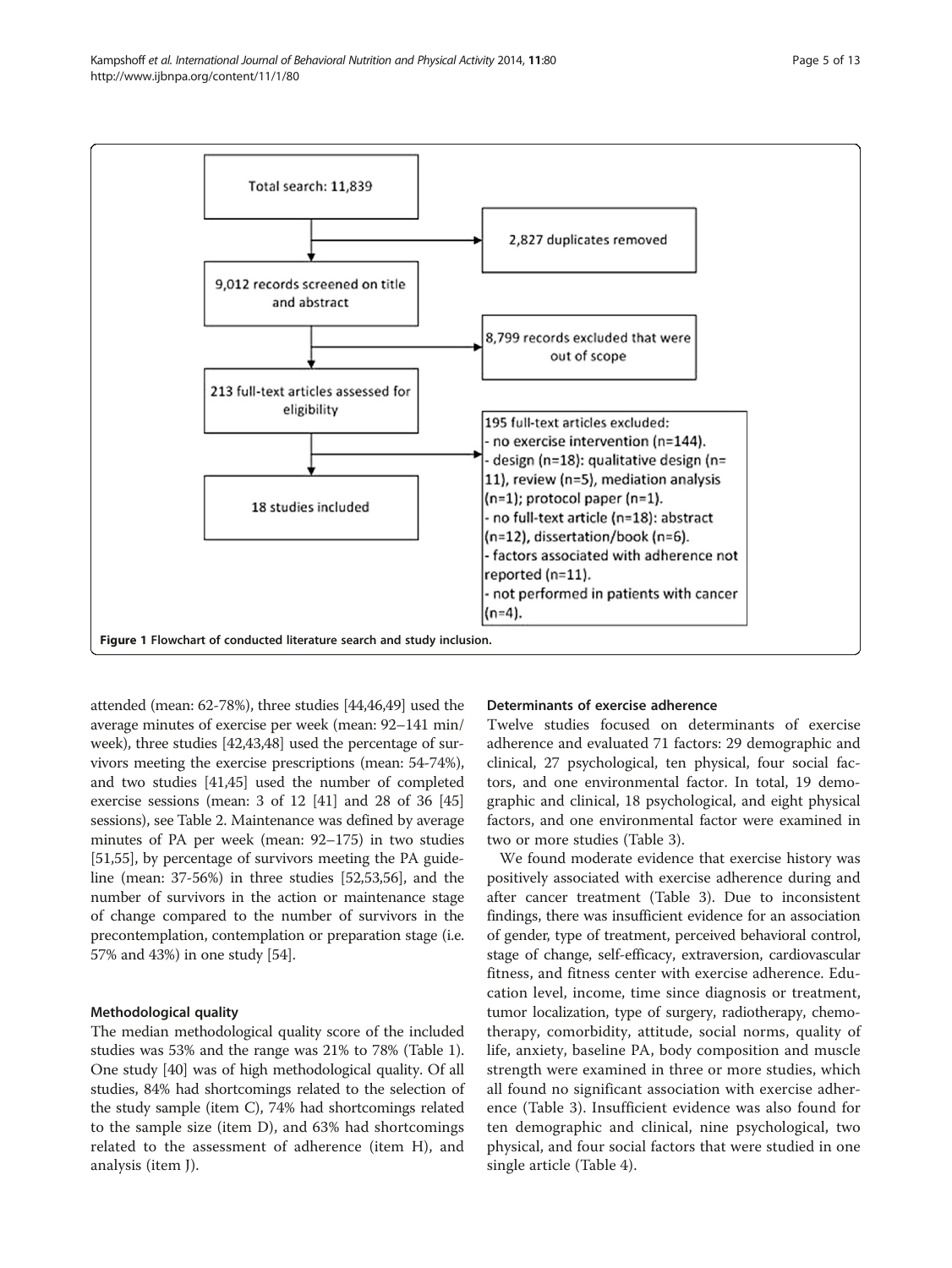| First author, year               | <b>Cancer diagnosis</b>       | Study population (number of<br>patients (n); mean age $\pm$ SD;<br>%female)       | Study design       | <b>Exercise intervention</b>                                                                                                                     | Outcome measures adherence<br>or maintenance                                                          | Adherence/maintenance<br>(% or mean $\pm$ SD)              |  |
|----------------------------------|-------------------------------|-----------------------------------------------------------------------------------|--------------------|--------------------------------------------------------------------------------------------------------------------------------------------------|-------------------------------------------------------------------------------------------------------|------------------------------------------------------------|--|
| Pretreatment                     |                               |                                                                                   |                    |                                                                                                                                                  |                                                                                                       |                                                            |  |
| Peddle, 2009 [39]                | Lung cancer                   | $n = 19$ ; 64 ± 10y; 68% female                                                   | Single-group trial | AET 5 times a week for<br>the duration of surgical<br>wait time (range 4-13<br>weeks)                                                            | Percentage of the prescribed<br>number of sessions attended                                           | $73 \pm 35%$                                               |  |
| During treatment                 |                               |                                                                                   |                    |                                                                                                                                                  |                                                                                                       |                                                            |  |
| Courneya, 2008 [40]              | Breast cancer                 | n = 160; 49y; 100% female                                                         |                    | Three-armed RCT 1) Supervised AET or 2)<br>RET, 3 times a week for<br>the duration of CT<br>(ranging from 12 to 24<br>weeks)                     | Percentage of the expected<br>number of sessions attended                                             | Group 1: $72.0 \pm 30.1\%$ ;<br>Group 2: $68.2 \pm 28.4\%$ |  |
| Klepin, 2011 [41]                | Acute myelogenous<br>leukemia | $n = 24$ ; 65.1 ± 7.8y; 62.5% female                                              | Single-group trial | Supervised AET and<br>strength training 3 times<br>a week for 4 weeks                                                                            | Number of exercise sessions<br>completed                                                              | $2.7 \pm 2.4$                                              |  |
| Shang, 2012 [42]                 |                               | Mixed (34% breast cancer) $N = 68$ ; 59.8 $\pm$ 10.8y; 39.7% female Two-armed RCT |                    | Home-based walking<br>intervention 5 times a<br>week for the duration of<br>RT/CT (ranging from 5<br>to 35 weeks)                                | Percentage of patients meeting the<br>personalized exercise prescription<br>> 2/3 of the study period | 67.7%                                                      |  |
| Swenson, 2010 [43] Breast cancer |                               | $n = 29$ ; 46.9y (range: 40-54);<br>100% female                                   | Two-armed RCT      | Tools and advise to<br>perform minimal 10,000<br>steps per day (PA assessed<br>over 12 months)                                                   | Percentage of patients meeting<br>the exercise prescription<br>of 10,000 steps per day                | 74%                                                        |  |
| After treatment                  |                               |                                                                                   |                    |                                                                                                                                                  |                                                                                                       |                                                            |  |
| Courneya, 2004 [44]              | Colorectal cancer             | $n = 62$ ; 59.9 ± 10.7y; 45.2% female                                             | Two-armed RCT      | Home-based AET 3-5<br>times a week for 16 weeks                                                                                                  | Average min/week of<br>moderate-strenuous AET performed                                               | 91.5 ± 148.4 min/week                                      |  |
| Courneya, 2004 [45]              | Prostate cancer               | $n = 82$ ; 68.2 ± 7.9y; 0% female                                                 | Two-armed RCT      | RET at fitness center 3<br>times a week for 12 weeks                                                                                             | Number of observed exercise<br>session attended                                                       | $28.2 \pm 7.1$                                             |  |
| Latka, 2009 [46]                 | Breast cancer                 | $n = 37$ ; 56.5 ± 9.5y; 100% female                                               | Two-armed RCT      | Supervised AET 3 times a<br>week and home-based AET<br>2 times a week for 6 months                                                               | Average min/week of moderate-<br>intensity AET performed<br>(prescribed 150 min.)                     | $122.8 \pm 52.4$ min/week                                  |  |
| McGuire, 2011 [47]               | Breast cancer                 | $n = 120$ ; 58.7y, 100% female                                                    | Two-armed RCT      | Home-based strength training<br>for 8 months and strength<br>training in a fitness center for<br>the following 16 months,<br>both 2 times a week | Percentage of the prescribed<br>number of sessions performed                                          | 62%                                                        |  |
| Pinto, 2009 [48]                 | Breast cancer                 | $n = 43$ ; 53.4 ± 9.1; 100% female                                                | Two-armed RCT      | Home-based walking<br>intervention 2-5 days a<br>week for 12 weeks                                                                               | Percentage of patients meeting<br>the exercise prescription                                           | 54-91%                                                     |  |

## <span id="page-5-0"></span>Table 2 Characteristics of the included studies  $(n = 18)$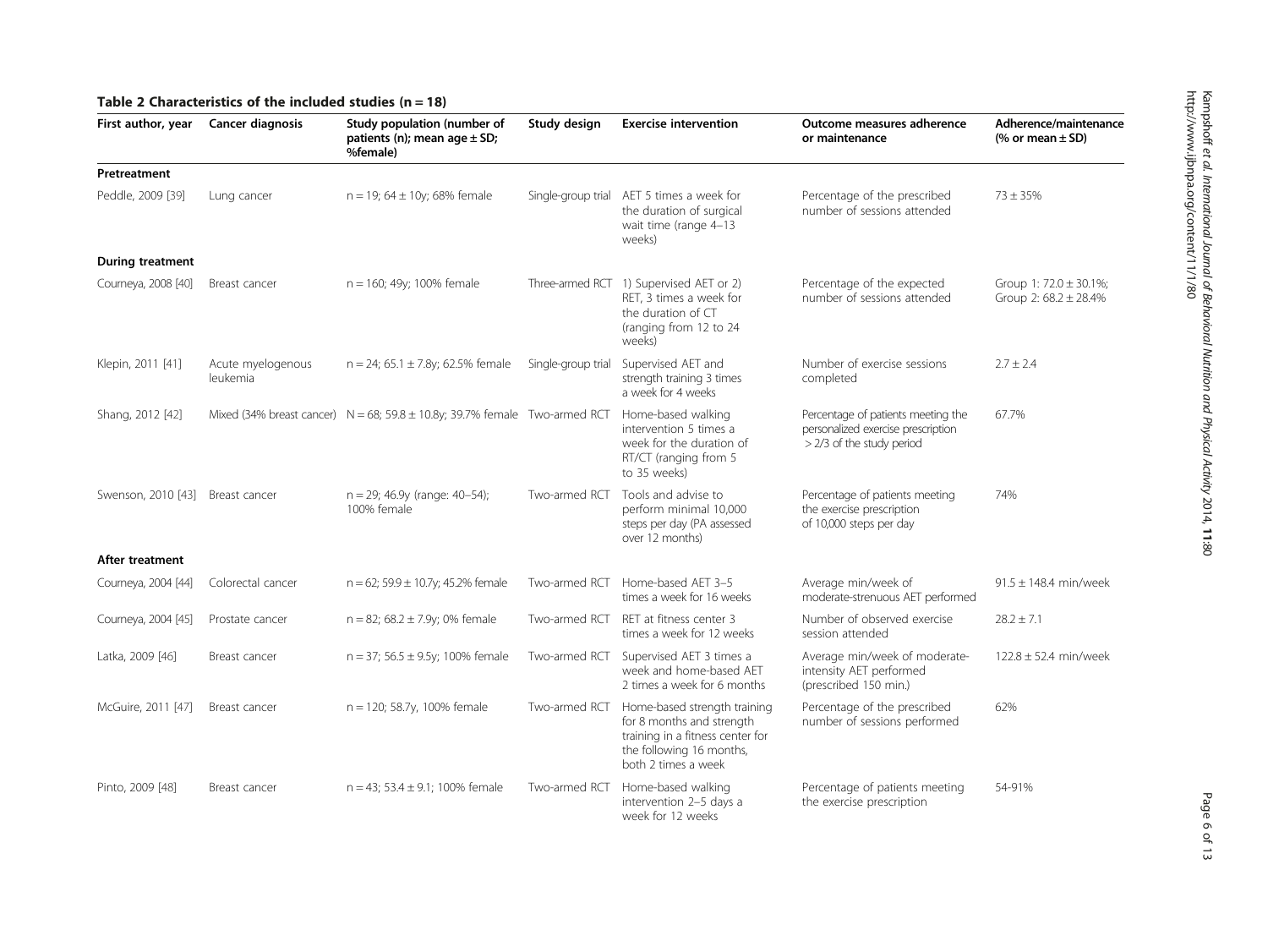## Table 2 Characteristics of the included studies  $(n = 18)$  (Continued)

| During and after treatment        |               |                                                                                      |                 |                                                                                                                                                                                                                       |                                                               |                                                |
|-----------------------------------|---------------|--------------------------------------------------------------------------------------|-----------------|-----------------------------------------------------------------------------------------------------------------------------------------------------------------------------------------------------------------------|---------------------------------------------------------------|------------------------------------------------|
|                                   |               | Courneya, 2002 [49] Mixed (41% breast cancer) n = 51; 52.5 ± 10.2y; 84.4% female     | Two-armed RCT   | Home-based AET 3-5 times<br>per week for 10 weeks                                                                                                                                                                     | Average min/week of moderate-<br>strenuous AET performed      | 141.1 ± 129.2 min/week                         |
| Courneya, 2010 [50] Lymphoma      |               | $n = 60$ ; 52.8y (range: 18-77);<br>38.3% female                                     | Two-armed RCT   | Supervised AET 3 times a<br>week for 12 weeks                                                                                                                                                                         | Percentage of the expected<br>number of sessions attended     | $78 \pm 30\%$                                  |
| Maintenance                       |               |                                                                                      |                 |                                                                                                                                                                                                                       |                                                               |                                                |
|                                   |               | Courneya, 2004 [51] Mixed (40% breast cancer) $n = 30$ ; 54.9 $\pm$ 8.0y; 77% female | Two-armed RCT   | Home-based AET 3-5 times<br>per week for 10 weeks                                                                                                                                                                     | Average min/week of<br>moderate-strenuous exercise            | 146.3 ± 143.5 min/week                         |
| Courneya, 2009 [52] Breast cancer |               | n = 201; 49y; 100% female                                                            | Three-armed RCT | 1) Supervised AET; 2) RET 3<br>times a week for the duration<br>of CT (ranging from 12 to 24<br>weeks) or 3) a delayed 1<br>month supervised program<br>for usual care patients                                       | Meeting AET and/or RET guidelines                             | Neither: 42.3%; either:<br>36.8%; both: 20.9%  |
| Courneya, 2011 [53] Lymphoma      |               | $n = 110$ ; 44 pt <55y and<br>66 pt ≥55y; 43.6% female                               | Two-armed RCT   | 1) Supervised AET 3 times a<br>week for 12 weeks or 2) a<br>delayed 1 month supervised<br>program for usual care                                                                                                      | Percentage of patients meeting<br>ACSM guideline              | 55.5%                                          |
| Loprinzi, 2012 [54]               | Breast cancer | $n = 69$ ; 70.6 $\pm$ 1.2y;<br>100% female                                           | Three-armed RCT | 1) Supervised AET; 2)<br>supervised RET or 3)<br>supervised stretching and<br>relaxation exercise 3 times<br>a week for 12 months                                                                                     | Activity status based on TTM stages Sufficiently active: 57%; | Insufficiently active: 43%                     |
| Rogers, 2011 [55]                 | Breast cancer | $n = 36$ ; 53 ± 9y; 100% female                                                      | Two-armed RCT   | 1) 12 individual supervised<br>exercise sessions, 6 discussion<br>group sessions and 3 individual<br>face-to-face counseling sessions<br>over a 3 month period or 2)<br>information on PA after a cancer<br>diagnosis | Daily minutes of activity of<br>moderate-strenuous activity   | Group 1: 174.9 min/day;<br>Group 2: 92 min/day |
| Vallance, 2010 [56]               | Breast cancer | $n = 266$ ; 57y (range 36-90);<br>100% female                                        | Four-armed RCT  | Exercise recommendation and<br>1) nothing, 2) exercise for health<br>book, 3) pedometer or 4) exercise<br>for health book and pedometer                                                                               | Percentage of patients meeting<br>ACSM guideline              | 49.2%                                          |

ACSM = American College of Sports Medicine; AET = aerobic exercise training; CT = chemotherapy; PA = physical activity; RET = resistance exercise training; RT = radiotherapy; TTM = Transtheoretical Model.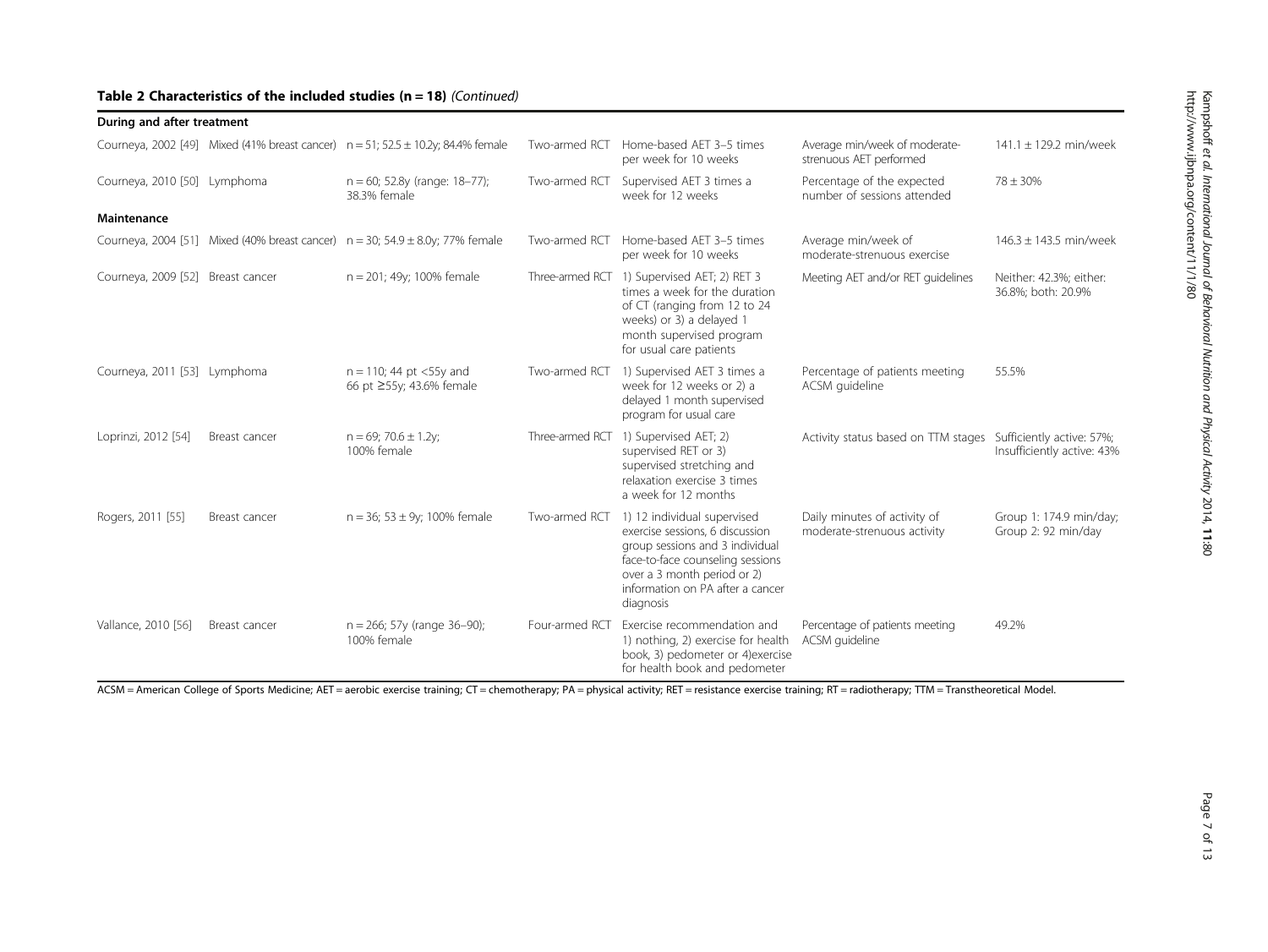## <span id="page-7-0"></span>Table 3 Determinants of exercise adherence

|                                   | <b>Overall</b> |              |          |                          |           |                     | <b>During treatment</b>     |       |              |                | After treatment |       |                   |
|-----------------------------------|----------------|--------------|----------|--------------------------|-----------|---------------------|-----------------------------|-------|--------------|----------------|-----------------|-------|-------------------|
|                                   | Ν              | $N + (ref)$  | N- (ref) | NO (ref)                 |           |                     | LoE $N N + (ref) N - (ref)$ |       | NO (ref)     |                | $N$ $N + (ref)$ |       | N- (ref) NO (ref) |
| Demographic<br>& Clinical         |                |              |          |                          |           |                     |                             |       |              |                |                 |       |                   |
| Age                               |                | 12 1 [50]    | 1[45]    | 10 [39-49]               | C         | $\overline{4}$      |                             |       | 4 [40-43]    | 5              |                 | 1[45] | 4 [44,46-48]      |
| Being married                     | 10             | 1[47]        | 1[42]    | 8 [40,41,44-46,48-50]    | C         | 3                   |                             | 1[42] | 2 [40,41]    | 5              | 1[47]           |       | 4 [44-46,48]      |
| Education                         | 9              |              |          | 9 [40-42,44-46,48-50]    | C         | 3                   |                             |       | 3 [40-42]    | $\overline{4}$ |                 |       | 4 [44-46,48]      |
| Employment                        | 8              |              | 1[44]    | 7 [40,42,43,45,47,49,50] | C         | 3                   |                             |       | 3 [40,42,43] | 3              |                 | 1[44] | 2 [45,47]         |
| Gender                            | 6              | 2 [39,49]    |          | 4 [41,42,44,50]          | C         | $\overline{2}$      |                             |       | 2 [41,42]    | $\mathbf{1}$   |                 |       | 1[44]             |
| Income                            | 5              |              |          | 5 [40,44,45,49,50]       | C         | $\mathbf{1}$        |                             |       | 1[40]        | 2              |                 |       | 2 [44,45]         |
| Smoking                           | 4              |              | 1[50]    | 3 [39,40,45]             | $\subset$ | 1                   |                             |       | 1[40]        | $\mathbf{1}$   |                 |       | 1[45]             |
| Race                              | 2              |              |          | 2 [41,42]                | C         | $\overline{2}$      |                             |       | 2 [41,42]    | $\mathbf 0$    |                 |       |                   |
| Disease stage                     | 10             | 1[40]        |          | 9 [42-50]                | C         | 3                   | 1[40]                       |       | 2 [42,43]    | 5              |                 |       | 5 [44-48]         |
| Time since<br>diagnosis/treatment | 7              |              |          | 7 [44-50]                | C         | 0                   |                             |       |              | 5              |                 |       | 5 [44-48]         |
| Type of treatment                 | 5              | 2 [44,50]    |          | 3 [42,46,47]             | C         | $\mathbf{1}$        |                             |       | 1[42]        | 3              | 1[44]           |       | 2 [46,47]         |
| Tumor localization                | 4              |              |          | 4 [42,44,49,50]          | C         | $\mathbf{1}$        |                             |       | 1[42]        | $\mathbf{1}$   |                 |       | 1[44]             |
| Type of surgery                   | 4              |              |          | 4 [40,43,44,46]          | $\subset$ | $\overline{2}$      |                             |       | 2 [40,43]    | $\overline{2}$ |                 |       | 2[44,46]          |
| Radiotherapy                      | 4              |              |          | 4 [43-45,49]             | C         | $\mathbf{1}$        |                             |       | 1[43]        | 2              |                 |       | 2 [44,45]         |
| Chemotherapy                      | 3              |              |          | 3 [44,49,50]             | C         | 0                   |                             |       |              | 1              |                 |       | 1[44]             |
| Comorbidity                       | 3              |              |          | 3 [39,41,47]             | $\subset$ | $\mathbf{1}$        |                             |       | 1[41]        | $\mathbf{1}$   |                 |       | 1[47]             |
| Chemotherapy cycle                | $\overline{2}$ |              |          | 2 [43,50]                | $\subset$ | $\mathbf{1}$        |                             |       | 1[43]        | $\mathbf 0$    |                 |       |                   |
| Type of chemotherapy              | 2              |              |          | 2 [40,50]                | C         | $\mathbf{1}$        |                             |       | 1[40]        | $\mathbf 0$    |                 |       |                   |
| Surgery                           | $\overline{2}$ |              |          | 2 [45,49]                | C         | 0                   |                             |       |              | $\mathbf{1}$   |                 |       | 1[45]             |
| Psychological                     |                |              |          |                          |           |                     |                             |       |              |                |                 |       |                   |
| Attitude                          | 6              |              |          | 6 [39,40,44,45,49,50]    | C         | $\mathbf{1}$        |                             |       | 1[40]        | $\overline{2}$ |                 |       | 2 [44,45]         |
| Intention                         | 6              | 1[45]        |          | 5 [39,40,44,49,50]       | $\subset$ | $\mathbf{1}$        |                             |       | 1[40]        | 2              | 1[45]           |       | 1[44]             |
| Perceived<br>behavioral control   | 6              | 3 [39,44,49] |          | 3 [40,45,50]             | $\subset$ | $\mathbf{1}$        |                             |       | 1[40]        | 2              | 1[44]           |       | 1[45]             |
| Social norms                      | 6              |              |          | 6 [39,40,44,45,49,50]    | C         | $\mathbf{1}$        |                             |       | 1[40]        | 2              |                 |       | 2 [44,45]         |
| Quality of life                   | 6              |              |          | 6 [40,41,43,45,46,50]    | C         | 3                   |                             |       | 3 [40,41,43] | 2              |                 |       | 2 [45,46]         |
| Stage of change                   | 5              | $3[44-46]$   |          | 2 [45,48]                | $\subset$ | 0                   |                             |       |              | 5              | 3 [44-46]       |       | 2 [45,48]         |
| Fatigue                           | 5              |              | 1[42]    | 4 [40,43,45,50]          | C         | 3                   |                             | 1[42] | 2 [40,43]    | 1              |                 |       | 1[45]             |
| Depression                        | 4              |              | 1[40]    | 3 [41,46,50]             | C         | 2                   |                             | 1[40] | 1[41]        | 1              |                 |       | 1[46]             |
| Self-efficacy                     | 3              | 1[48]        |          | 2 [39,50]                | $\subset$ | $\mathsf{O}\xspace$ |                             |       |              | 1              | 1[48]           |       |                   |
| Anxiety                           | 3              |              |          | 3 [40,46,50]             | $\subset$ | $\mathbf{1}$        |                             |       | 1[40]        | -1             |                 |       | 1[46]             |
| Extraversion                      | 2              | 1 [49]       |          | 1[44]                    | C         | $\mathbf 0$         |                             |       |              | $\mathbf{1}$   |                 |       | 1[44]             |
| Distress                          | $\overline{2}$ |              |          | 2 [41,42]                | C         | 2                   |                             |       | 2 [41,42]    | 0              |                 |       |                   |
| Neuroticism                       | $\overline{2}$ |              |          | 2 [44,49]                | $\subset$ | 0                   |                             |       |              | $\mathbf{1}$   |                 |       | 1[44]             |
| Openness                          | $\overline{2}$ |              |          | 2 [44,49]                | C         | 0                   |                             |       |              | $\mathbf{1}$   |                 |       | 1[44]             |
| Agreeable                         | $\overline{2}$ |              |          | 2 [44,49]                | $\subset$ | 0                   |                             |       |              | 1              |                 |       | 1[44]             |
| Conscientiousness                 | $\overline{2}$ |              |          | 2 [44,49]                | C         | 0                   |                             |       |              | 1              |                 |       | 1[44]             |
| Self-esteem                       | $\overline{2}$ |              |          | 2 [40,50]                | C         | $\mathbf{1}$        |                             |       | 1[40]        | 0              |                 |       |                   |
| Happiness                         | $\overline{2}$ |              |          | 2 [46,50]                | C         | $\circ$             |                             |       |              | $\mathbf{1}$   |                 |       | 1[46]             |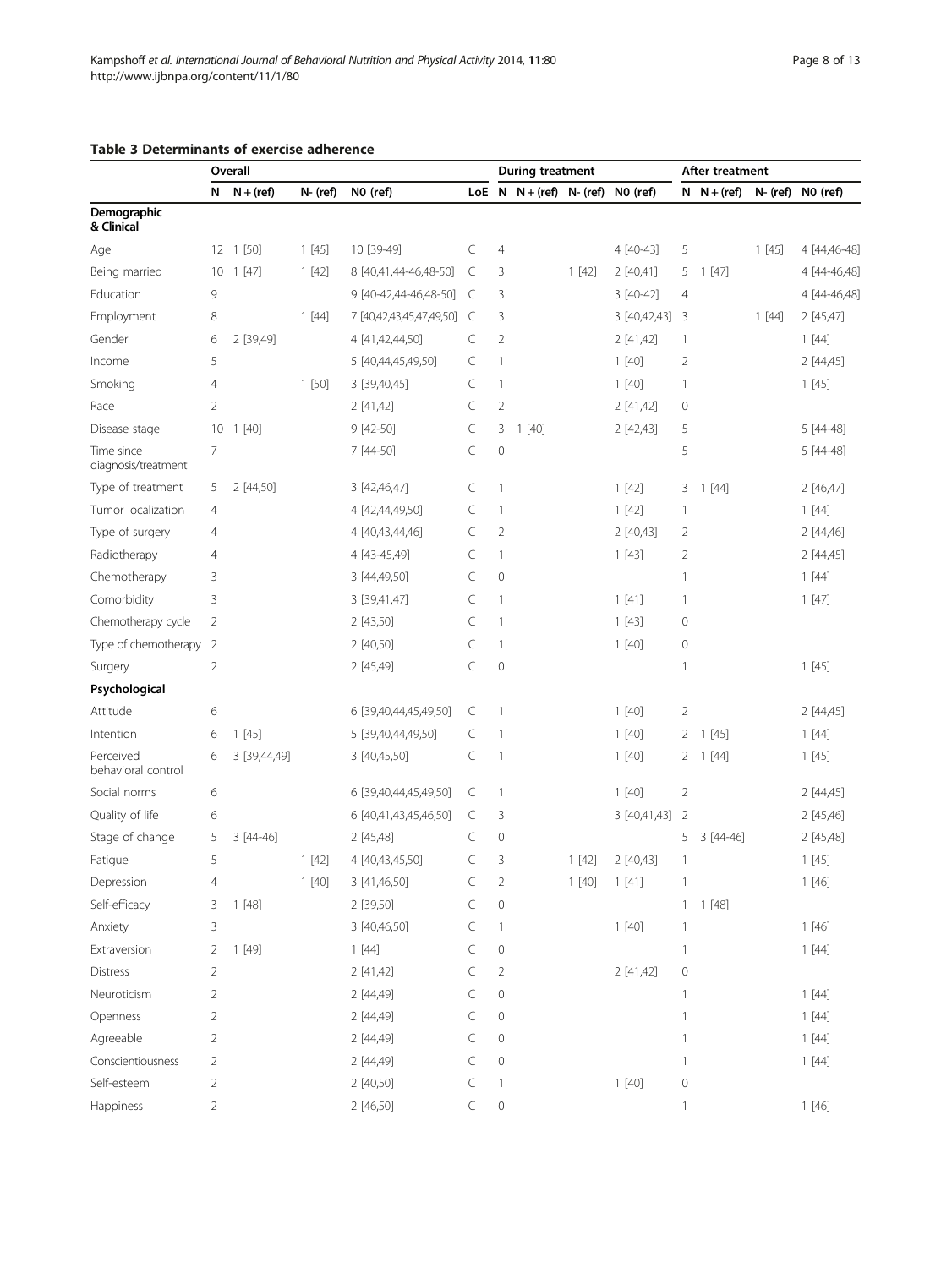| Physical               |                |              |           |                            |   |                |                         |              |                |            |        |              |
|------------------------|----------------|--------------|-----------|----------------------------|---|----------------|-------------------------|--------------|----------------|------------|--------|--------------|
| Exercise history       | 3              | 3 [42,47,50] |           |                            | B |                | $[42]$                  |              |                | 1 [47, 50] |        |              |
| Body mass index        | 10             |              | 2 [46,50] | 8 [39-45,47]               |   | $\overline{4}$ |                         | $4[40-43]$   | $\overline{4}$ |            | $[46]$ | 3 [44,45,47] |
| PA at baseline         | 7              |              |           | 7 [40,41,43,44,46,48,49] C |   | 3              |                         | 3 [40,41,43] | - 3            |            |        | 3 [44,46,48] |
| Body composition       | 6              |              |           | 6 [40,43,44,46,49,50]      |   | $\overline{z}$ |                         | 2[40,43]     | $\overline{2}$ |            |        | 2[44,46]     |
| Cardiovascular fitness | 5              | 2 [40.42]    |           | 3 [44,49,50]               |   |                | $2 \quad 2 \quad 40,42$ |              |                |            |        | 1 [44]       |
| Physical functioning   | 4              | [41]         |           | 3 [42,43,50]               |   | 3              | $[41]$                  | 2 [42, 43]   | $\mathbf{0}$   |            |        |              |
| Muscle strength        | 3              |              |           | 3 [40,41,45]               |   | -2             |                         | 2 [40,41]    |                |            |        | 1[45]        |
| Flexibility            | $\overline{2}$ |              |           | 2[44,49]                   |   | $\Omega$       |                         |              |                |            |        | 1[44]        |
| Environmental          |                |              |           |                            |   |                |                         |              |                |            |        |              |
| Fitness center         | 2              | $[40]$       |           | [45]                       |   |                | [40]                    |              |                |            |        | 1[45]        |

Table 3 Determinants of exercise adherence (Continued)

N+, number of studies showing a positive association; N-, number of studies showing a negative association; N0, number of studies showing no association; LoE, Level of Evidence: A. strong evidence; B. moderate evidence; C. insufficient evidence.

PA: physical activity.

#### Determinants of exercise maintenance

Six studies focused on determinants of exercise maintenance after completion of an intervention, and investigated 63 factors: 22 demographic and clinical, 28 psychosocial, nine physical, three social and one environmental factor. In total, nine demographic and clinical, ten psychological, and five physical factors were examined in two or more studies (Table [5](#page-10-0)). Due to inconsistent findings, there was insufficient evidence for an association of age, education, self-efficacy, instrumental and affective attitude, fatigue, quality of life, intention, PA intervention adherence, body mass index, baseline PA and cardiovascular fitness with exercise maintenance. Being married, income, employment, disease stage and social norms were examined in three studies, which all found no significant association with exercise maintenance (Table [5\)](#page-10-0). There was insufficient evidence of 13 demographic and clinical, 18 psychological, four physical, three social and one environmental factor that were evaluated in one single study (Table [4](#page-9-0)).

## **Discussion**

This study provides a comprehensive overview of determinants of exercise intervention adherence and exercise maintenance after completion of an intervention in cancer survivors. Eighteen studies were evaluated using a socioecological model of determinants of health behaviors, taking into account demographic and clinical, psychological, physical, social and environmental factors. Most studies examined demographic and clinical, psychological and physical factors, whereas few studies investigated social and environmental factors. We found moderate evidence for a positive association between exercise history and exercise adherence. For most demographic and clinical factors, we found insufficient evidence of an association with exercise adherence or maintenance. For exercise adherence, inconsistent findings were found for gender, type of treatment, as well as for psychological factors including perceived behavioral control, stage of change, self-efficacy, extraversion, the physical factor cardiovascular fitness and the environmental factor location of the fitness center. For exercise maintenance, we found inconsistent findings for age, education, self-efficacy, fatigue, attitude, quality of life, intention, PA intervention adherence, body mass index, baseline PA and cardiovascular fitness.

Similar to the review of Szymlek-Gay and colleagues [[25\]](#page-11-0), lower age, lower body mass index, more advanced disease stage, higher degree of readiness to change PA behavior, higher self-efficacy, higher physical fitness, and higher baseline PA were identified as possible determinants of exercise adherence. However, according to our best evidence synthesis, the level of evidence was insufficient mainly due to inconsistent findings across studies. In contrast to our review, Husebø et al. found exercise stage of change, intention, perceived behavioral control, and subjective norm to be a significant determinant of exercise adherence in their meta-analysis [[23\]](#page-11-0). However, although statistically significant, the strength of the associations were low  $( $0.3$ ). They extracted their results from$ univariate analysis instead of multivariate analysis which may have overestimated the strength of the associations.

Most demographic and clinical factors were not significantly associated with exercise adherence or maintenance. The lack of statistically significant associations may be related to small sample sizes and the relatively low variability of exercise adherence and maintenance. Most studies were conducted as efficacy trials, evaluating the effects of exercise in ideal circumstances, in which usually a more homogenous group of patients participated with a relatively high adherence [\[57\]](#page-12-0). On the contrary, effectiveness trials evaluating intervention effects under "real-world" conditions, generally have lower adherence levels [[57](#page-12-0)]. More well-powered studies are needed on determinants of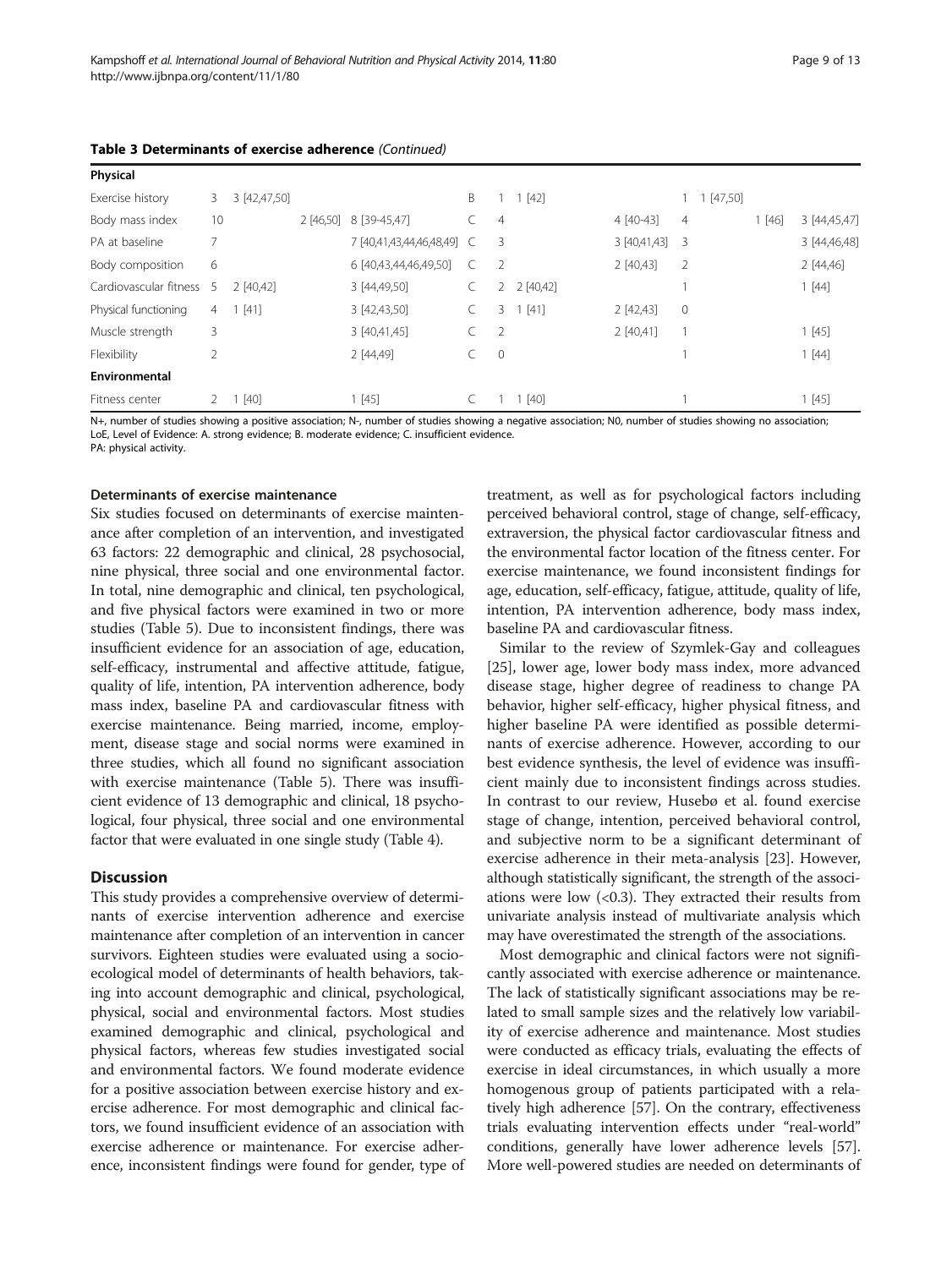| Demographic & Clinical   |                         | Psychological           |        | Physical                |               | Social                               |        | Environmental     |        |  |
|--------------------------|-------------------------|-------------------------|--------|-------------------------|---------------|--------------------------------------|--------|-------------------|--------|--|
| Children at home         | A [43]                  | <b>Barriers</b>         | M [55] | Exercise<br>frequency   | M [51]        | Having exercise M [55]<br>partner    |        | Fitness<br>center | M [52] |  |
| Drinking                 | A [45]                  | Behavioral beliefs      | A [49] | Exercise<br>limitations | M [56]        | Having exercise M [55]<br>role model |        |                   |        |  |
| Gender                   | M [50]                  | Control beliefs         | A [49] | Exertion<br>during PA   | A [43]        | Providing<br>feedback                | A [47] |                   |        |  |
| Rural versus urban       | A [47]/M [56]           | Controllability         |        | M [56] General health   | A [50]/M [50] | Promoting<br>knowledge               | A [47] |                   |        |  |
| ADT therapy              | A [45]                  | Decision balance        | A [48] | Physical<br>functioning | M [50]        | Promoting<br>self-efficacy           | A [47] |                   |        |  |
| Chemotherapy             | M [56]                  | Expectations            | M [55] |                         |               | Support by<br>friend/family          | M [55] |                   |        |  |
| Chemotherapy day         | A [43]                  | <b>Expected success</b> | M [51] |                         |               | Support by<br>health<br>professional | A [47] |                   |        |  |
| Hormone treatment        | A [46]/M [56] Happiness |                         | M [50] |                         |               |                                      |        |                   |        |  |
| Lymphoma symptoms        | A [46]/M [50]           | Locus                   | M [51] |                         |               |                                      |        |                   |        |  |
| Premenopausal            | M [56]                  | Mood disturbance        | A [42] |                         |               |                                      |        |                   |        |  |
| Radiotherapy             | M [56]                  | Negative affect         | M [51] |                         |               |                                      |        |                   |        |  |
| Relapse disease          | A [41]/M [50]           | Normative beliefs       | A [49] |                         |               |                                      |        |                   |        |  |
| Chemotherapy<br>response | M [50]                  | PA enjoyment            | M [55] |                         |               |                                      |        |                   |        |  |
| Serological parameter    | A [41]                  | PA fear                 | M [55] |                         |               |                                      |        |                   |        |  |
| Time since diagnosis     | M [50]                  | PA preference           | M [50] |                         |               |                                      |        |                   |        |  |
| Treatment status         | M [50]                  | PA pros/cons            | M [54] |                         |               |                                      |        |                   |        |  |
| Treatment regime         | M [50]                  | Perceived stress        | A [46] |                         |               |                                      |        |                   |        |  |
| Type of biopsy           | A [43]                  | Perceived success       | M [51] |                         |               |                                      |        |                   |        |  |
| Type of surgery          | M [52]                  | Personal control        | M [51] |                         |               |                                      |        |                   |        |  |
|                          |                         | Planning                | M [56] |                         |               |                                      |        |                   |        |  |
|                          |                         | Positive affect         | M [51] |                         |               |                                      |        |                   |        |  |
|                          |                         | Self esteem             | M [52] |                         |               |                                      |        |                   |        |  |
|                          |                         | Stability               | M [51] |                         |               |                                      |        |                   |        |  |
|                          |                         | Symptoms                | A [43] |                         |               |                                      |        |                   |        |  |
|                          |                         | Sleep disturbance       | A [42] |                         |               |                                      |        |                   |        |  |
|                          |                         | Stage of change         | M [54] |                         |               |                                      |        |                   |        |  |
|                          |                         | View on PA<br>amount    | A [43] |                         |               |                                      |        |                   |        |  |

## <span id="page-9-0"></span>Table 4 Determinants of exercise adherence or maintenance examined in one single study (insufficient evidence)

 $A =$  determinants of exercise adherence;  $M =$  determinants of exercise maintenance.

ADT = Androgen Deprivation Therapy; PA = physical activity.

exercise adherence in real-world circumstances. Although, most demographic and clinical factors, such as age, gender and type of cancer, are unmodifiable, insight into these factors provide valuable information about which subgroups of patients that are more or less likely to adhere to exercise programs or maintain exercise behaviors.

From previous research, it is well known that social factors including social support, having an exercise partner or role model, may influence exercise behavior [[55](#page-12-0)] or exercise behavior change [\[58](#page-12-0)]. From studies in the

general population it is also known that the physical or built environment improving the availability, accessibility, and attractiveness of exercise opportunities (e.g., sidewalks, bicycle lanes, safe road crossings, availability of green spaces and recreation facilities) are related to exercise behavior [\[26](#page-11-0)]. Because cancer survivors may experience even more barriers than the general population, social support, as well as attractive and easily accessible exercise facilities may even be more important determinants for cancer survivors compared to the general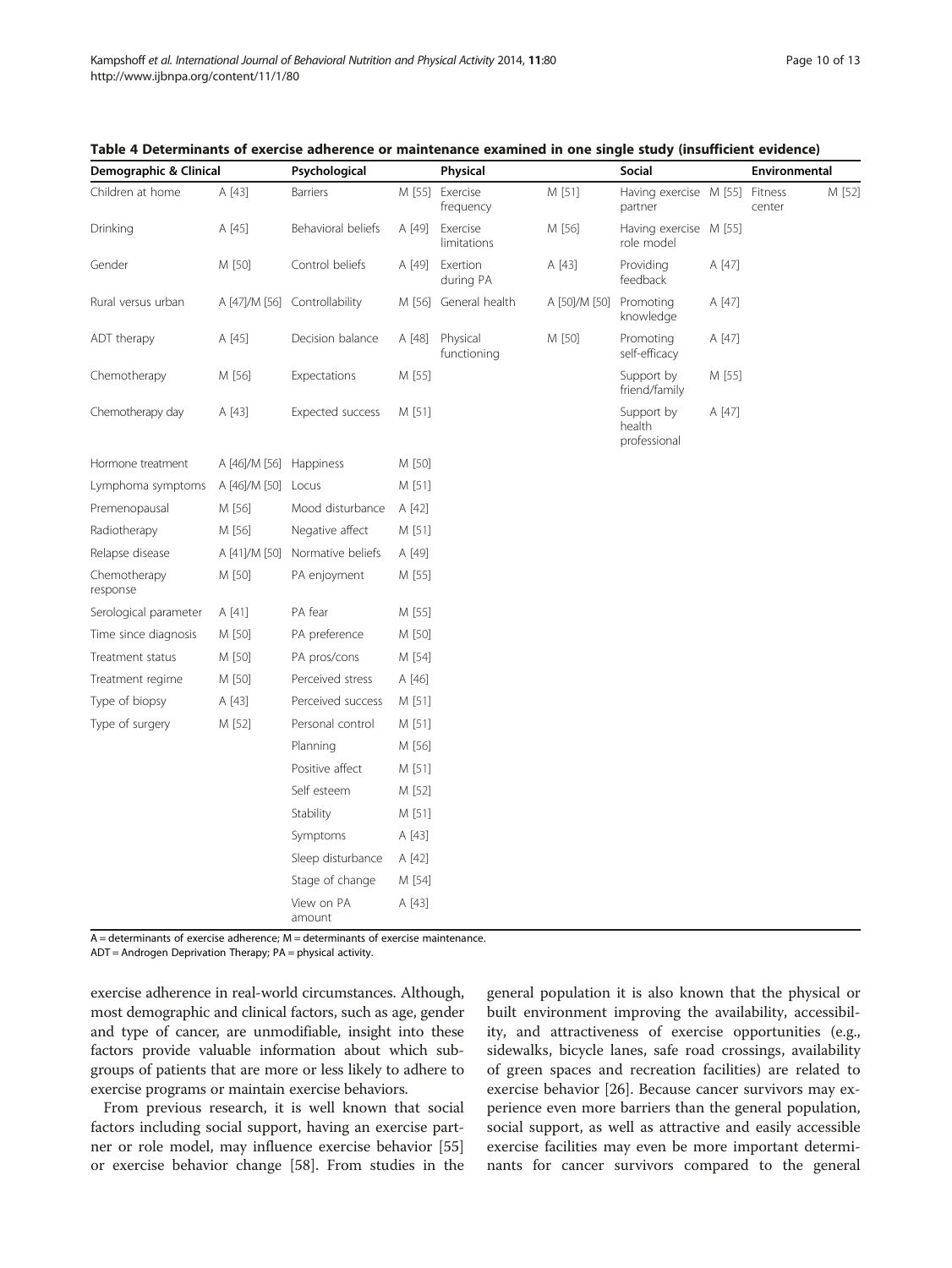<span id="page-10-0"></span>

| Table 5 Determinants of exercise maintenance |  |
|----------------------------------------------|--|
|----------------------------------------------|--|

|                              | N              | $N + (ref)$ | $N - (ref)$ | NO (ref)     | LoE          |
|------------------------------|----------------|-------------|-------------|--------------|--------------|
| Demographic & Clinical       |                |             |             |              |              |
| Age                          | 3              |             | 2 [52,56]   | 1[53]        | C            |
| Education                    | 3              | 1[56]       |             | 2[52,53]     | C            |
| Being married                | 3              |             |             | 3 [52,53,56] | $\mathsf{C}$ |
| Income                       | 3              |             |             | 3 [52,53,56] | C            |
| Employment                   | 3              |             |             | 3 [52,53,56] | C            |
| Smoking                      | 2              |             |             | 2 [52,53]    | $\subset$    |
| Disease stage                | 3              |             |             | 3 [52,53,56] | C            |
| Chemotherapy cycle           | $\overline{2}$ |             |             | 2[52,53]     | C            |
| Type of chemotherapy         | $\overline{2}$ |             |             | 2 [52,53]    | $\subset$    |
| Psychological                |                |             |             |              |              |
| Self-efficacy                | 4              | 2 [54,56]   |             | 2[53,55]     | C            |
| Instrumental attitude        | 3              | 2 [52,56]   |             | 1[53]        | C            |
| Affective attitude           | 3              | 1[56]       |             | 2[52,53]     | C            |
| Fatigue                      | 3              |             | 2 [52,56]   | 1[53]        | C            |
| Quality of life              | 3              | 1[56]       |             | 2 [52,53]    | $\mathsf{C}$ |
| Intention                    | 3              | 2 [53,56]   |             | 1[52]        | $\mathsf{C}$ |
| Perceived behavioral control | 2              |             |             | 2[52,53]     | C            |
| Social norms                 | 3              |             |             | 3 [52,53,56] | C            |
| Anxiety                      | $\overline{2}$ |             |             | 2[52,53]     | C            |
| Depression                   | $\overline{2}$ |             |             | 2[52,53]     | $\mathsf{C}$ |
| Physical                     |                |             |             |              |              |
| PA intervention adherence    | 4              | 2 [51,56]   |             | 2 [52,53]    | C            |
| Body mass index              | 4              |             | 2[52,54]    | 2 [53,56]    | C            |
| PA at baseline               | 3              | 2 [52,56]   |             | 1[53]        | C            |
| Body composition             | 2              |             |             | 2[52,53]     | $\mathsf{C}$ |
| Cardiovascular fitness       | 2              | 1[54]       |             | 1[50]        | $\subset$    |

N+, number of studies showing a positive association; N-, number of studies showing a negative association; N0, number of studies showing no association. LoE, Level of Evidence: A. strong evidence; B. moderate evidence; C. insufficient evidence.

PA = physical activity.

population. However, only few studies have evaluated the association of social and environmental factors with exercise adherence and maintenance in cancer survivors. The few studies published to date suggest that feedback from trainers or nurses was positively associated with exercise adherence [\[47](#page-12-0)], whereas no significant association was found of social support, having an exercise partner or role model [[55\]](#page-12-0) and the location of the fitness center [[52\]](#page-12-0) with exercise maintenance. Future studies are needed to further build the evidence for the influence of social and environmental factors on exercise adherence and maintenance.

## Methodological quality

Overall, the methodological quality of the reviewed studies was low, with only one study of high quality [[40\]](#page-12-0). A

major concern regarding the quality of most included studies was the high likelihood of selection bias and small sample sizes. The included studies conducted secondary data analysis of RCTs that were not designed to evaluate determinants of exercise adherence. Further, many studies did not report point estimates and measures of variability. Another frequent methodological shortcoming was the lack of valid and reliable measures of adherence and maintenance. We recommend to systematically report session attendance in a supervised exercise intervention and/or using accelerometers of pedometers to assess PA levels.

#### Strengths and limitations

Strengths of this systematic review include the extensive literature search in multiple relevant databases, the indepth methodological quality assessment and best evidence synthesis, as well as the presentation of determinants within ecological framework categorizing demographic and clinical, psychological, physical, social and environmental factors. Another strength is the attempt to differentiate determinants of adherence to exercise interventions at different time points during cancer survivorship according to the PACC framework. However, due to the limited number of studies we were unable to study differences in determinants of exercise adherence before, during and after cancer treatment. The limited number of studies also hampered us to examine whether determinants of exercise adherence vary across cancer types and exercise modalities such as mode (e.g. aerobic versus resistance exercises), delivery (e.g. supervised versus home-based), intensity and frequency. Further work is necessary to determine the most important determinants of exercise adherence and maintenance, and to study differences across cancer types and exercise modalities. Another limitation is the variety of definitions of exercise adherence, with some studies exclusively focusing on adherence, whereas other studies also incorporated a measure on compliance, i.e. whether the PA was conducted at the prescribed intensity [\[22](#page-11-0)]. As a result, we could not differentiate between determinants of exercise adherence and determinants of compliance. Therefore, future studies should more clearly distinguish exercise adherence and compliance. Finally, similar to other reviews and meta-analysis, publication bias cannot be ruled out.

## Conclusion

This systematic review showed that exercise history was positively associated with exercise adherence. Further, inconsistent findings were found for age, gender and education as well as for psychological factors such as stage of change, attitude, intention, perceived behavioral control, self-efficacy, extraversion, fatigue, and quality of life, and physical factors including cardiovascular fitness, body mass index, and baseline PA. Future effectiveness trials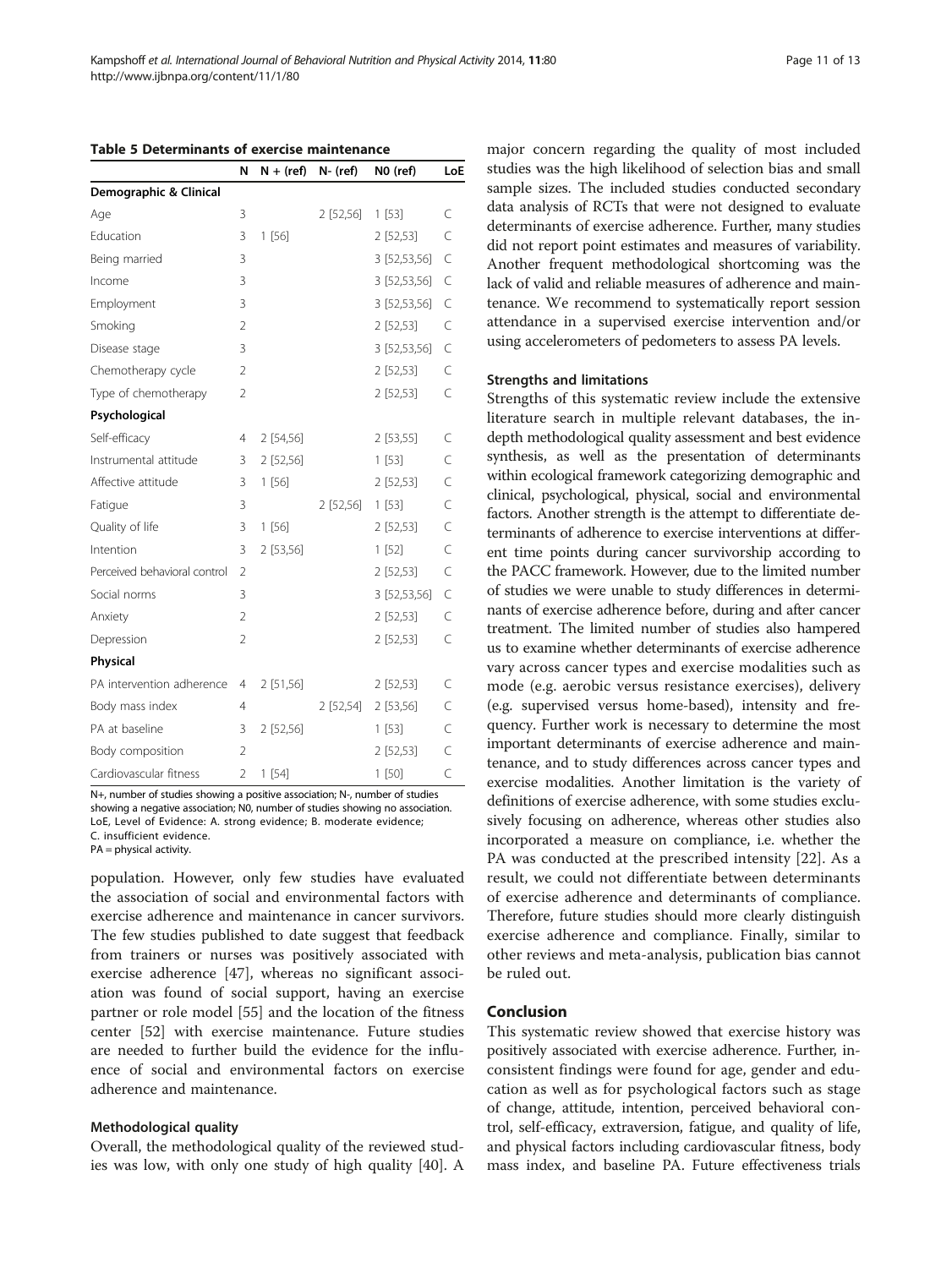<span id="page-11-0"></span>are needed on the influence of social and environmental factors on exercise adherence and maintenance in addition to demographic, psychological and physical factors. In addition, future studies should provide insight into differences in determinants across timing of exercise interventions (e.g. before, during and after cancer treatment), cancer types and exercise modalities.

#### Competing interests

The authors declare that they have no competing interests.

#### Authors' contribution

All authors have made substantial contributions to the conception and design of the study. CK, FJ and LB drafted, and WM, AM, JB, and MC critically revised the manuscript. All authors read and approved the final manuscript.

#### Acknowledgments

This study was financially supported by a grant from the Alpe d'HuZes/KWF Fund, provided by the Dutch Cancer Society.

#### Author details

<sup>1</sup>Department of Public and Occupational Health, and the EMGO+ Institute for Health and Care Research, VU University Medical Center, Amsterdam, The Netherlands. <sup>2</sup>Department of Otolaryngology/Head & Neck Surgery, VU University Medical Center, Amsterdam, The Netherlands. <sup>3</sup>Julius Center, University Medical Center Utrecht, Utrecht, The Netherlands. <sup>4</sup>Department of Epidemiology and Biostatistics and the EMGO+ Institute for Health and Care Research, VU University Medical Center, Van der Boechorststraat 7, 1081 Amsterdam, The Netherlands.

#### Received: 18 November 2013 Accepted: 11 June 2014 Published: 2 July 2014

#### References

- 1. Siegel R, Ma J, Zou Z, Jemal A: Cancer statistics, 2014. CA Cancer J Clin 2014, 64:9–29.
- Cijfers over Kanker: Integraal Kankercentrum Nederland. 2014, [http://www.](http://www.cijfersoverkanker.nl/) [cijfersoverkanker.nl/.](http://www.cijfersoverkanker.nl/)
- Jones LW, Eves ND, Haykowsky M, Freedland SJ, Mackey JR: Exercise intolerance in cancer and the role of exercise therapy to reverse dysfunction. Lancet Oncol 2009, 10:598–605.
- 4. Mazzotti E, Antonini Cappellini GC, Buconovo S, Morese R, Scoppola A, Sebastiani C, Marchetti P: Treatment-related side effects and quality of life in cancer patients. Support Care Cancer 2012, 20:2553–2557.
- 5. Caspersen CJ, Powell KE, Christenson GM: Physical activity, exercise, and physical fitness: definitions and distinctions for health-related research. Public Health Rep 1985, 100:126–131.
- 6. Knols R, Aaronson NK, Uebelhart D, Fransen J, Aufdemkampe G: Physical exercise in cancer patients during and after medical treatment: a systematic review of randomized and controlled clinical trials. J Clin Oncol 2005, 23:3830–3842.
- 7. Jones LW, Liang Y, Pituskin EN, Battaglini CL, Scott JM, Hornsby WE, Haykowsky M: Effect of exercise training on peak oxygen consumption in patients with cancer: a meta-analysis. Oncologist 2011, 16:112-120.
- 8. Strasser B, Steindorf K, Wiskemann J, Ulrich CM: Impact of resistance training in cancer survivors: a meta-analysis. Med Sci Sports Exerc 2013, 11:2080–2090.
- 9. Mishra SI, Schrerer RW, Snyder C, Geigle PM, Berlanstein DR, Topaloglu O: Exercise interventions on health-related quality of life for people with cancer during active treatment. Cochrane Database Syst Rev 2012, 8: CD008465.
- 10. Mishra SI, Schrerer RW, Geigle PM, Berlanstein DR, Topaloglu O, Gotay CC, Snyder C: Exercise interventions on health-related quality of life for cancer survivors. Cochrane Database Syst Rev 2012, 8:CD007566.
- 11. Cramp F, James A, Lambert J: The effects of resistance training on quality of life in cancer: a systematic literature review and meta-analysis. Support Care Cancer 2010, 18:1367–1376.
- 12. Cramp F, Byron-Daniel J: Exercise for the management of cancer-related fatigue in adults. Cochrane Database Syst Rev 2012, 11: CD006145.
- 13. Craft LL, Vaniterson EH, Helenowski IB, Rademaker AW, Courneya KS: Exercise effects on depressive symptoms in cancer survivors: a systematic review and meta-analysis. Cancer Epidemiol Biomarkers Prev 2012, 21:3–19.
- 14. Speck RM, Courneya KS, Masse LC, Duval S, Schmitz KH: An update of controlled physical activity trials in cancer survivors: a systematic review and meta-analysis. J Cancer Surviv 2010, 4:87–100.
- 15. Velthuis MJ, Gasi-Idenburg SC, Aufdemkampe G, Wittink HM: The effect of physical exercise on cancer-related fatigue during cancer treatment: a meta-analysis of randomised controlled trials. Clin Oncol (R Coll Radiol) 2010, 22:208–221.
- 16. Buffart LM, Galvao DA, Brug J, Chinapaw MJ, Newton RU: Evidence-based physical activity guidelines for cancer survivors: current guidelines, knowledge gaps and future research directions. Cancer Treat Rev 2014, 2:327–340.
- 17. Hayes SC, Spence RR, Galvao DA, Newton RU: Australian Association for Exercise and Sport Science position stand: optimising cancer outcomes through exercise. J Sci Med Sport 2009, 12:428-434.
- 18. Schmitz KH, Courneya KS, Matthews C, Mark-Wahnefried W, Galvao DA, Pinto BM, Irwin ML, Wolin KY, Segal RJ, Lucia A, Schneider CM, von Gruenigen VE, Schwartz AL: American College of Sports Medicine roundtable on exercise guidelines for cancer survivors. Med Sci Sports Exerc 2010, 42:1409–1426.
- 19. van den Berg JP, Velthuis MJ, Gijssen BCM, Lindeman E, van der Pol MA, Hillen HFP: Richtlijn 'Oncologische revalidatie' [Guideline cancer rehabilitation]. Ned Tijdschr Geneeskd 2011, 155:A4104.
- 20. Campbell A, Stevinson C, Crank H: The BASES expert statement on exercise and cancer survivorship. J Sports Sci 2012, 30:949-952.
- 21. Markes M, Brockow T, Resch KL: Exercise for women receiving adjuvant therapy for breast cancer. Cochrane Database Syst Rev 2006, 4:CD005001.
- 22. Cyarto EV, Brown WJ, Marshall AL: Retention, adherence and compliance: important considerations for home- and group-based resistance training programs for older adults. J Sci Med Sport 2006, 9:402-412.
- 23. Husebo AM, Dyrstad SM, Soreide JA, Bru E: Predicting exercise adherence in cancer patients and survivors: a systematic review and meta-analysis of motivational and behavioural factors. J Clin Nurs 2013, 22:4–21.
- 24. Pinto BM, Ciccolo JT: Physical activity motivation and cancer survivorship. Recent Results Cancer Res 2011, 186:367–387.
- 25. Szymlek-Gay EA, Richards R, Egan R: Physical activity among cancer survivors: a literature review. N Z Med J 2011, 124:77-89.
- 26. Bauman AE, Reis RS, Sallis JF, Wells JC, Loos RJ, Martin BW: Correlates of physical activity: why are some people physically active and others not? Lancet 2012, 380:258–271.
- 27. McLaren L, Hawe P: Ecological perspectives in health research. J Epidemiol Community Health 2005, 59:6–14.
- 28. Courneya KS, McKenzie DC, Reid RD, Mackey JR, Gelmon K, Friedenreich CM, Ladha AB, Proulx C, Lane K, Vallance JK, Segal RJ: Barriers to supervised exercise training in a randomized controlled trial of breast cancer patients receiving chemotherapy. Ann Behav Med 2008, 35:116–122.
- 29. Holmes MD, Chen WY, Feskanich D, Kroenke CH, Colditz GA: Physical activity and survival after breast cancer diagnosis. JAMA 2005, 293:2479–2486.
- 30. Meyerhardt JA, Giovannucci EL, Holmes MD, Chan AT, Chan JA, Colditz GA, Fuchs CS: Physical activity and survival after colorectal cancer diagnosis. J Clin Oncol 2006, 24:3527–3534.
- 31. Ballard-Barbash R, Friedenreich C, Courneya KS, Siddiqi SM, McTiernan A, Alfano CM: Physical activity, biomarkers, and disease outcomes in cancer survivors: a systematic review. *J Natl Cancer Inst* 2012, 104:815-840.
- 32. Blanchard CM, Denniston MM, Baker F, Ainsworth SR, Courneya KS, Hann DM, Gesme DH, Reding D, Flynn T, Kennedy JS: Do adults change their lifestyle behaviors after a cancer diagnosis? Am J Health Behav 2003, 27:246–256.
- 33. Courneya KS, Friedenreich CM: Physical activity and cancer control. Semin Oncol Nurs 2007, 23:242-252.
- 34. Chinapaw MJ, Proper KI, Brug J, van Mechelen W, Singh AS: Relationship between young peoples' sedentary behaviour and biomedical health indicators: a systematic review of prospective studies. Obes Rev 2011, 12:e621–e632.
- 35. Jack K, McLean SM, Moffett JK, Gardiner E: Barriers to treatment adherence in physiotherapy outpatient clinics: a systematic review. Man Ther 2010, 15:220–228.